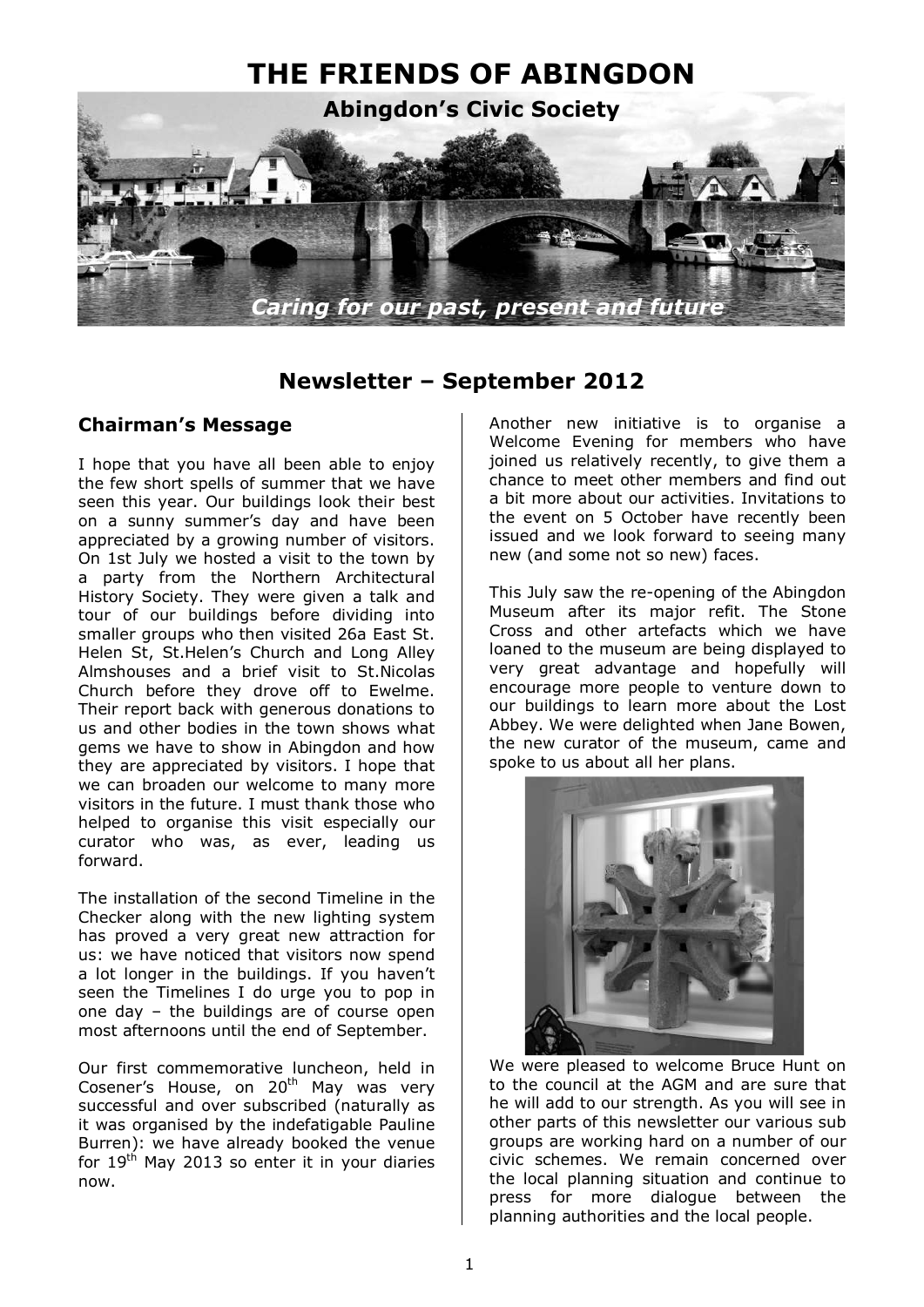# **Abingdon News**

With the exception of the building sites at the Shopping Centre and the Old Gaol (which we hope are all in a good cause), most of Abingdon town centre has been looking great this summer and many visitors have commented favourably on it: the Jubilee decorations have, as hoped, lasted for the Olympics and Paralympics and the refurbished County Hall looks magnificent.

There is little news to report – possibly because of the holiday season. The Herald recently had a front-page story about the Guildhall but it contained nothing that wasn't reported in our May newsletter. We are expecting more news shortly about the ideas being considered.



#### **Bridge Street progress**

One positive news story is the re-opening of the Nags Head pub. For the last year, visitors approaching from the Culham direction, or from the river, have been greeted by a boarded-up pub on one side and the building works at the Old Gaol on the other. The Nags Head now has a new tenant (who has successfully run the Broad Face for the last few years so knows the local market); refurbishment work is now under way and the pub should re-open in October. We have also just heard that the Crown and Thistle in Bridge Street has been bought by Oakman Inns who have a good track record in creating attractive pubs and restaurants in interesting buildings (for example the Old Post Office in Wallingford). These two developments should go a long way to improving this important area of the town even before the Old Gaol work is complete. As agreed at the AGM, the Friends are trying to find out more about Cranbourne's plans for public access to the ground floor of the Gaol, to the riverside gardens and through the new walkway to East St Helen Street. It seems likely that this will still be available,

but on a more restricted basis than we had been led to expect.

### **Shopping Centre**

The refurbishment is on course to be completed and the scaffolding and hoardings down in time for Christmas shopping. The big new units which can now be seen taking shape will not be open till the New Year. There is no further news on Phase 2, the Charter redevelopment.

#### **Choose Abingdon Partnership**

We reported in May that Abingdon had submitted a bid for funding for revitalising the town centre under the "Portas Pilot" scheme. Our bid was not successful, but early feedback about those who did win suggests that success might have been a mixed blessing since the attendant media interest focussed heavily on the towns' problems, presenting a negative image. The Choose Abingdon Partnership is actively pursuing alternative funding for many of the projects proposed in its bid: there will be more information about this at their AGM on 17 October (see Events Diary). The meeting is open to all and will also see the launch of the Partnership's second illustrated walk leaflet and the results of a tourism survey undertaken this year which will help shape the Partnership's programme for the next 2- 3 years.

## **2012 AGM**

There was a good turnout for the Friends of Abingdon AGM in June. The officers were reelected and the accounts accepted. Richard Grimsdale-Yates has stood down from the Executive and the meeting elected Bruce Hunt to replace him.

\*\*\*\*\*\*\*\*\*\*\*\*\*\*\*\*\*\*\*\*\*\*\*\*\*\*\*\*\*\*\*\*\*\*\*\*

There was a brief discussion under Any Other Business about concerns that the Old Gaol developers appeared to be reneging on some of their commitments about public access into and around the Gaol. It was agreed that the Friends would seek to ensure that the developers honoured their commitments relating to access and to provide some form of recognition of the Gaol's heritage.

The Annual Report and draft minutes of the meeting are available on request from the Secretary.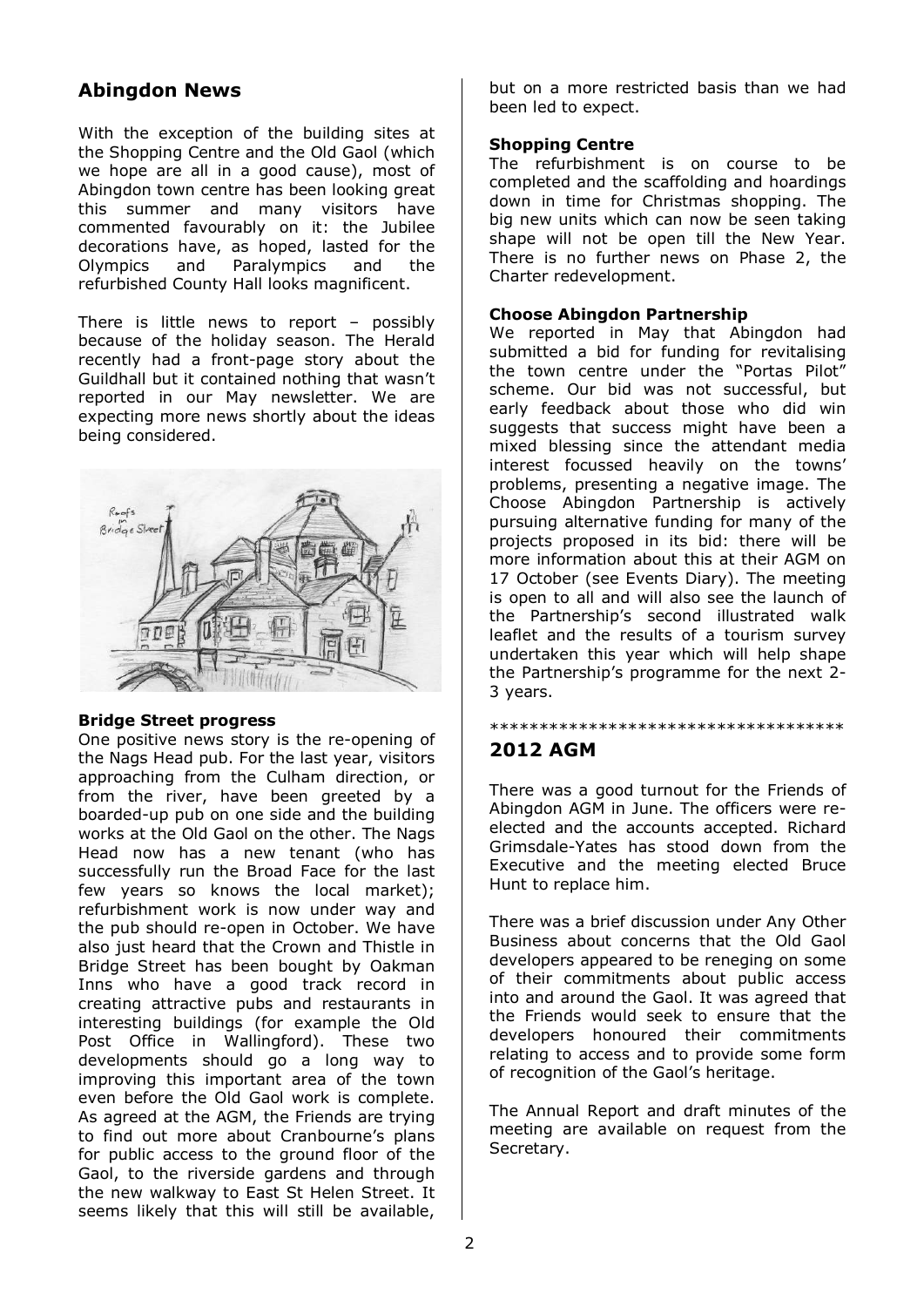# **Oxford Preservation Trust talk**

After the formal business of the AGM there was an excellent presentation by Debbie Dance, Director of the Oxford Preservation Trust. Like the Friends of Abingdon, the Trust has a number of roles, albeit on a much bigger scale: it owns and manages properties (mainly in and around Oxford, but also including 26 East St Helen Street in Abingdon), it works to prevent inappropriate development, it runs "Oxford Unlocked" (their version of Heritage Open Days) and provides educational resources. Its bestknown recent project was the development of the Oxford Castle/prison site.

A major challenge for the Trust – and one which we thankfully do not face - is the power of the University who of course own most of the land in the City Centre and elsewhere. The Trust has learned that since they clearly do not have the weight to make bodies such as the University or the City Council do anything, they have to find ways of working with these bodies and developers: a lot of their effort goes into building relationships so that they can be taken seriously even though they have no legal power. One example of a constructive collaboration is their work with English Heritage and the City Council to produce a "Heritage Plan" which can be used as a reference-point for decisions on applications for alterations such as solar panels.

She also commented on the importance of recording buildings – or parts of them - that are of historical interest: she quoted an example of a medieval painted room in the centre of Oxford, which while widely known about some years ago, had not been properly recorded and had effectively been forgotten until quite recently. She said it was not unusual for important sites to get lost in this way.

There was a great deal which we can learn from Debbie's talk and it could be useful to us to have such an experienced and well respected organisation so close at hand. However the process is two-way: Debbie finished her talk by telling us that Abingdon's Heritage Open Days had inspired her to follow a similar model for Oxford. Although their event is now massive (100 volunteers and 60,000 visitors last year) it is nice to think that its success was built on our more modest efforts.

## **Heritage Open Days Saturday/Sunday 8-9 September**

This is the first year that Friends of Abingdon has taken responsibility for organizing Heritage Open Days which allows free access to historical buildings in Abingdon. We are very pleased that Alastair Fear, who has done such a good job as organizer previously, is continuing in this role.

Sixteen properties, all within easy walking distance of the town centre, are taking part, some of which are open for the first time. Others, such as Christ's Hospital Hall and The Merchant's House, are old favourites. Among the new participants are Twickenham House and The Malthouse in West St Helen's Street. This will probably be the only opportunity to see the interior of Twickenham House, as by next year the conversion into private apartments is likely to be complete. Abingdon School Chapel is also open, which will allow visitors to see the new stained glass windows.

There will be tours of the Lost Abbey, the 1556 Abingdon Borough Boundary walk, the Wilts and Berks Canal walk, and a trail of Old Pubs. You can also find out about your own history with the Berkshire Family History Society in Abingdon Library.

Other events include exhibitions in the Guildhall, a talk about the water pump in the County Hall Museum basement, performances by the Abingdon Morris Dancers and the Vale Islanders in the Market Place, and a folk evening in the Old Anchor Inn. BBC Radio Oxford will be broadcasting from the Market Place on the Saturday morning.

For more details pick up a leaflet from the Library or the Museum, or see www.abingdonheritage.co.uk

## \*\*\*\*\*\*\*\*\*\*\*\*\*\*\*\*\*\*\*\*\*\*\*\*\*\*\*\*\*\*\*\*\*

#### **Planning Matters**

The Friends continue to monitor planning applications submitted to the Vale of White Horse District Council. Currently, we are particularly concerned about inappropriate conversion and demolition of existing properties, resulting in an increase in the density of housing in residential areas.

As reported in the May newsletter, several applications that have already been refused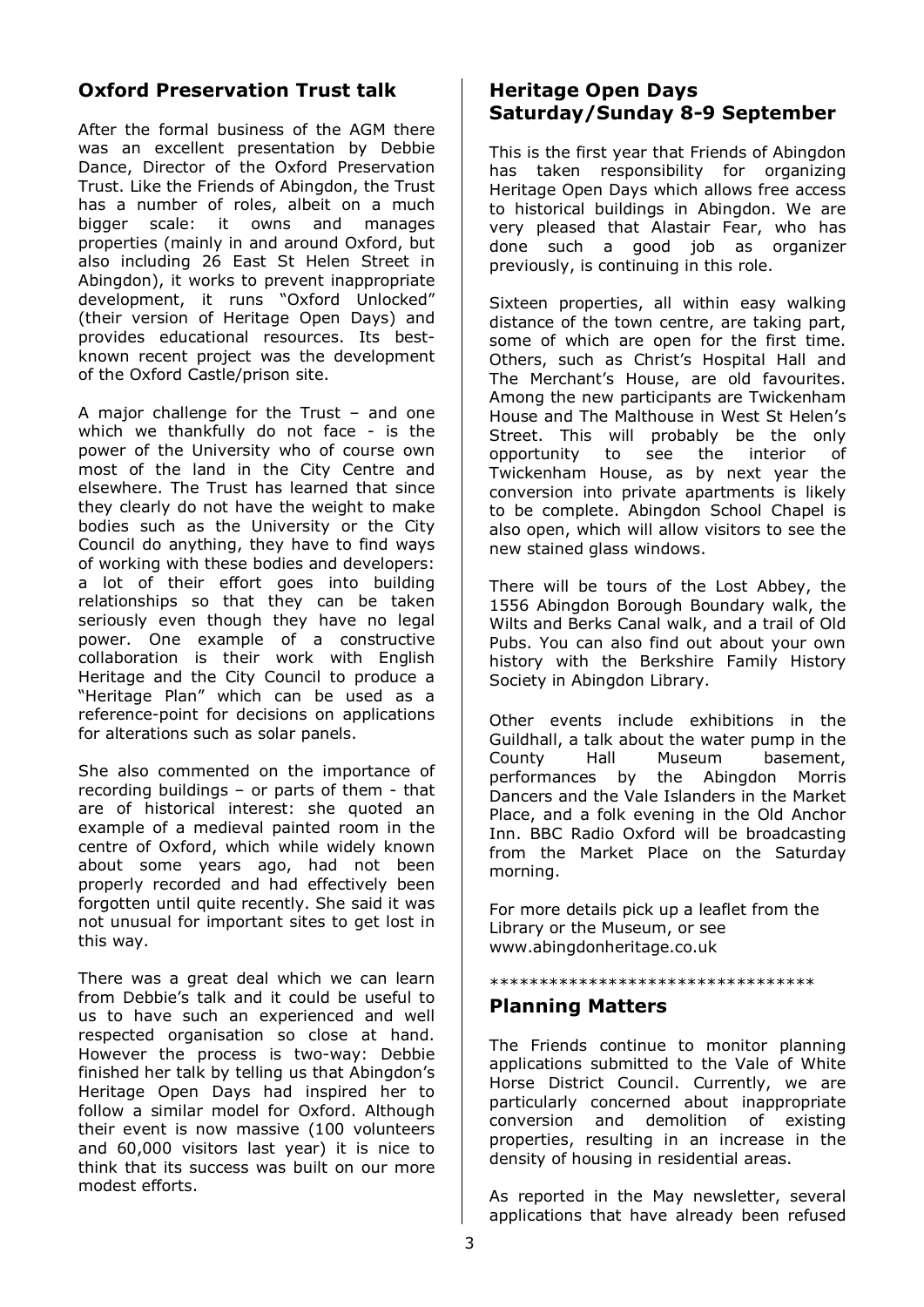or withdrawn, to which the Friends had submitted objections, have re-appeared. At the time of writing a decision has still not been made on Champion House, but permission has been granted for the two new houses in Northcourt Lane and the Tesco Express sign. We also mentioned our concern over the proposed conversion of a semidetached house at 22 Appleford Drive to four self-contained flatlets. However, despite the objections of neighbours and the Friends, approval was granted by the Planning Committee, with only the Abingdon councillors voting against.

The overall feeling of the Friends' representative who attended the Planning Committee at which these decisions were made was that there is little consultation with local people, and what the developers want is very likely to be approved whether or not it fits into the character of the local area. The new National Planning Policy Framework has simplified the process for obtaining planning approval: from one perspective this is a welcome removal of obstacles, from another it is a dangerous removal of safeguards. The Framework, together with the Localism Act, does provide for the community to have input into decisions about development in the local area, but at the strategic planning stage, not at the time when specific proposals come through. So long as a development proposal does not conflict with the agreed plan, it is likely to be approved.

There is provision for the community  $-$  in our case co-ordinated by the Town Council – to ensure that the overall strategic plan is supplemented by provisions to protect areas of special interest, or to make detailed specifications about types of development, and the Friends have been trying for some time to establish a dialogue about this with the Town Council. It is important that this is under way before the Vale Council consults next year on its new Local Plan.

**STOP PRESS:** as this newsletter is being compiled, this issue has been thrown into focus by the announcement that a developer wants to build 170 houses on land off the Drayton Road. The Friends will be taking an active interest in this.

# **Abingdon Walks**

On the Queen's Jubilee Monday June 4th we were prepared to be inundated, either by rain or people, but as it turned out the day was good for walking and a good number of people turned up. In all over 150 went on a choice of four different walks led by 9 volunteer leaders and others cajoled into acting as backstops. Over 80 enjoyed tours of St Nicolas Church and the Abbey Buildings, and the self-guided picture quizzes about Abingdon were very popular.

The day was organised by The Friends of Abingdon as part of the Abingdon-on-Thames Jubilee Celebrations and several local groups helped: Abingdon Green Gym, Abingdon & District Twin Towns Society, Friends of Radley Lakes and Abingdon Naturalists and the Vale Ramblers.

Members of The Abingdon Area Archaeological & Historical Society and the Friends of the Abbey Gardens were responsible for much of the background historical information.

We hope to be able to organise a similar programme for the late May Bank Holiday Monday next year. Meanwhile the "Lost Abbey" walk has been repeated on a monthly basis during the summer and this and the 1556 Boundary Walk are part of the Heritage Weekend programme, together with walks highlighting the route of the old Wilts and Berks Canal and the Old Pubs of Abingdon. Our self-guided quiz sheets will also be available on 9th September. If you would like to get involved with planning or leading future walks around Abingdon, or can help with teas or providing information in the Abbey Buildings, please contact Pat Bryden on 01235 524081.

## **Looking Ahead**

The next newsletter will have a full programme of Friends' events for the first half of 2013, but we have two dates booked already so you can get them in your diaries:

- Founders Day Lunch: Sunday 19 May Coseners House •
	-
	- Visit to Sissinghurst Gardens: Sunday, 23
	- June 1990 1990 1990 1990 1990 1990 1990 1990 1990 1990 1990 1990 1990 1990 1990 1<br>1990 1990 1990 1990 1990 1990 1990 1990 1990 1990 1990 1990 1990 1990 1990 1990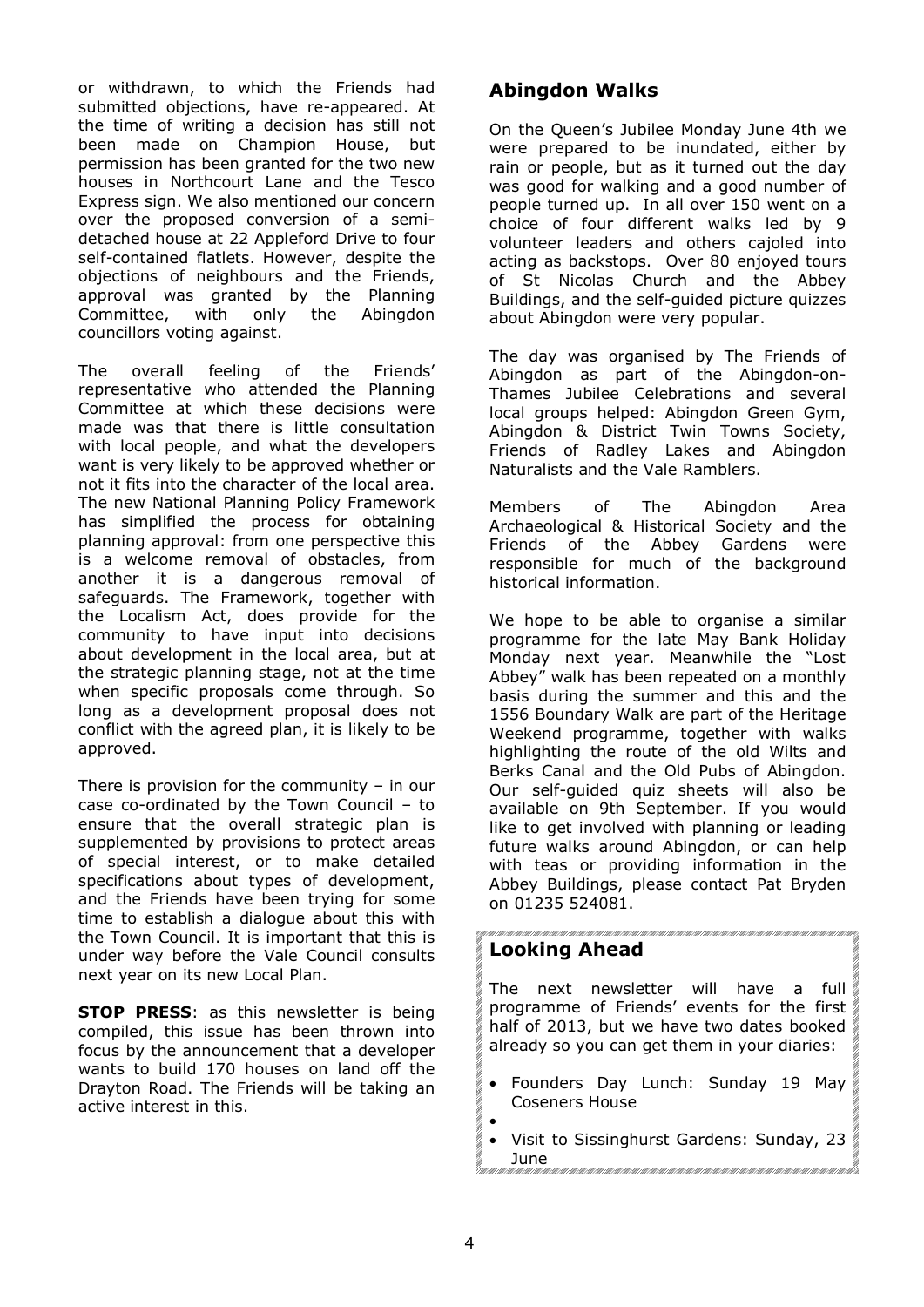# **Friends of Abingdon Events**

*"The Neighbour's Pigs and Running Water" a talk by Ruth Weinberg. Wednesday 26 September 7.30pm. Unicorn Theatre* 

How George Winship, Abingdon's Borough Surveyor for 41 years, brought the town into the 20th century, from Victorian Horse and cart times, though the advent of the motor car to the end of World War 1.

Free to members; non-members £2. The Buildings and pay bar will be open from 7pm.

*Autumn Craft Fair – Contemporary Crafts for Christmas. Thurs 18–Sun 21 and Thurs 25– Sun 28 October* 

Thurs to Sat 10.00-17.00, Sun 10.00-16.00 Discount on entry for FoA members on production of membership card www.acfcraftfairs.com/abingdon-autumn/

### **Unicorn Theatre events**

#### **Folk at the Unicorn**

- Thursday 13 September: *Tyde*
- Thursday 2 October: *Gilmore and Roberts*
- Thursday 8 November: *Kathryn Roberts and Sean Lakeman*
- Thursday 13 December: *Pilgrims' Way*

Doors open 19.30 Tickets £10 from Remade Guitars, Coxeter House or www.folkattheunicorn.co.uk/

*The Importance of Being Earnest by Oscar Wilde. Presented by Breakaleg Productions Wed 19 – Sat 22 September 7.30pm*  info@BreakaLegProductions.co.uk or telephone: 01235 821351

*Seasons of the Heart - A Tribute to John Denver Sat 29th September - 8:00pm*  Tickets: £12.50 (£11 concessions) from The Bookstore, 15 Bury Street, and on the door.

*Great Expectations – based on the novel by Charles Dickens Presented by Abingdon Drama Club Wed 21st - Sat 24th November 7:30pm*  Tickets £8, concessions £7 from: The Bookstore, 15 Bury St

For more information and bookings contact the organisers or see www.abingdonabbeyunicorntheatre.org.uk

### **Other Abingdon-on-Thames events**

*Saturday 8 – Sunday 9 September* 

*Abingdon Heritage Open Days* 

Heritage Open Weekend is an opportunity to visit some of Abingdon's historic buildings free of charge, and enjoy local heritage events and activities.

Start at the Market Place where our volunteers will welcome you and give you a leaflet and map. For more information see www.abingdonheritage.co.uk/

*Sunday 9 September: Dragon Boat Racing and Balloon Release* 

Charity event - re-arranged from May. Fun and entertainment on the river – fundraiser organised by Abingdon Rotary Vesper.

The day will also include a Mass Balloon Release in aid of St Nicolas' Church Open Door project - "The Church in the Market Place".The release will take place midafternoon during the Dragon Boat Racing. Balloons will be on sale on the day from 10.30. £2.99 each or 4 for £10.

*Wednesday 26 September: Community Forum. 19.30 Roysse Room* 

An opportunity for community groups to be updated on Choose Abingdon and Town Council projects and to raise issues of concern.

*Wednesday 17 October: Choose Abingdon Partnership AGM and Tourism Presentation 19.00 Roysse Room* 

*Tuesday 17 November: Homecoming Parade by 4 Logistic Support Regiment, Royal Logistic Corps. 10.30 – 11.00 Town Centre* 

*Christmas Extravaganza: 11.00 – 18.00 Saturday 1 December* 

Note new timing and format. From then till Christmas there will be events every Saturday in the Market Place.

#### **Markets**

*Local Excellence Market*: Saturday 29 September and Saturday 24 November. *French Market*: Thursday 11 – Saturday 13 October. *Farmers' Market*: Fridays 21 September, 19 October, 16 November, 21 December

For more details and a wider range of events in Abingdon-on-Thames see the What's On in Abingdon leaflet, or the online diaries at www.chooseabingdon.co.uk/ or www.abingdon.gov.uk/